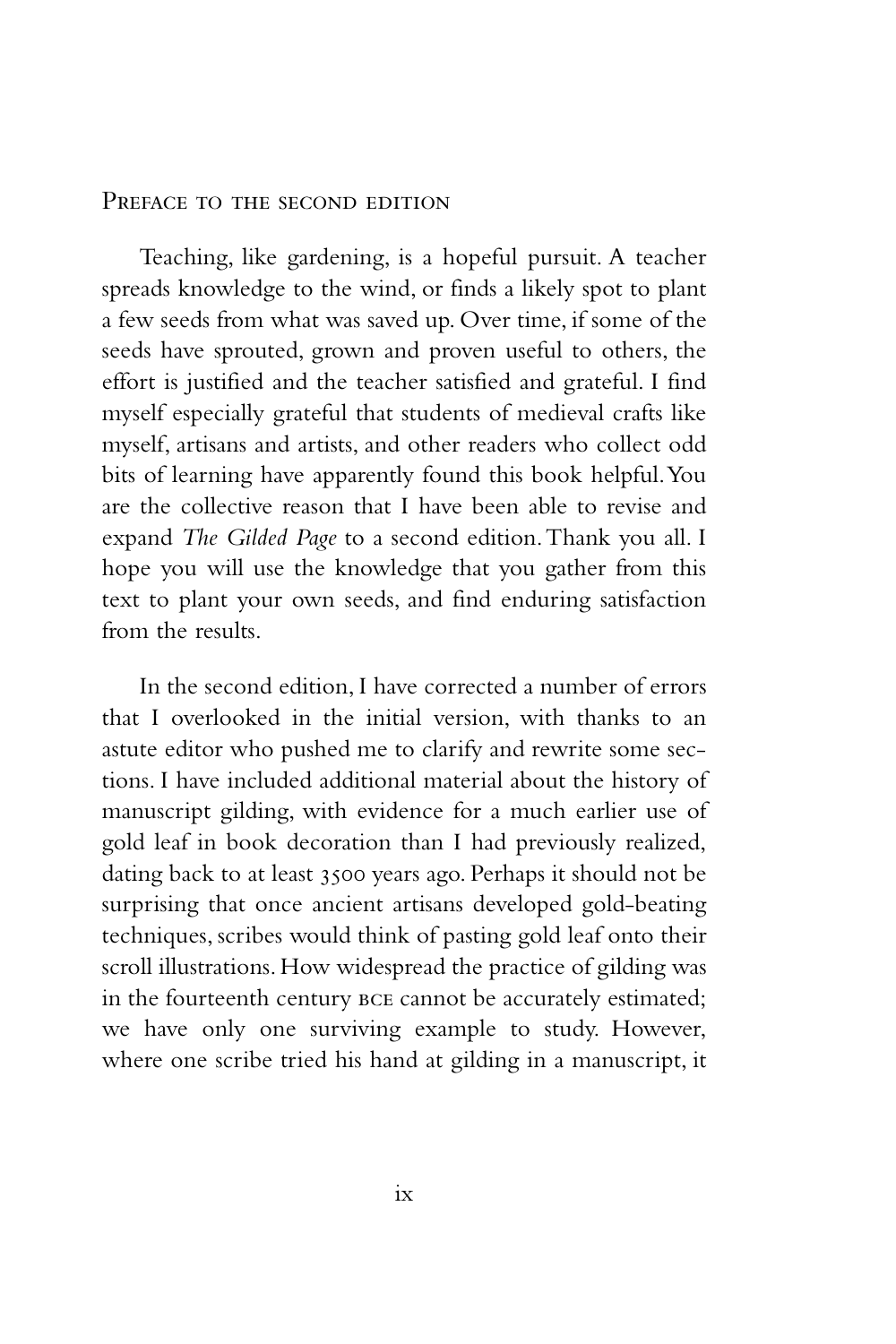is possible that many others did as well. Someone had to be the first to figure it out. Others would, and eventually did, follow over time.

In the process of writing and revising this book, I have often wondered where the craft of manuscript gilding is going in our culture of electronic media. There have been episodic revivals of interest in medieval calligraphy and illumination in the nineteenth and early twentieth centuries, when the old materials and techniques were rediscovered, reproduced and sometimes improved. Calligraphy was again studied and taught in schools by such skillful practitioners as Edward Johnston and his student, William Graily Hewitt. Throughout the twentieth century, visual artists and craftspeople continued to learn to use gold leaf to create their own works of beauty and utility. Yet despite the continuity of the craft, manuscript gilding remains an essentially romantic and anachronistic pursuit, a unique handicraft in our age of mass production. Those who love it (or who practice it despite the inherent frustrations in the process) feel a redolent pleasure in the link to ancient traditions and to craftspeople who used these identical skills in a very different world. Perhaps we hope to reclaim some of the careful ways and simpler passions that we believe our ancestors pursued. We may find that learning a skill, however specialized and outdated, satisfies our need to work physically with our hands. Perhaps we simply want to lose ourselves for a while in something that creates beauty. May the pursuit of the craft continue, no matter the reason.